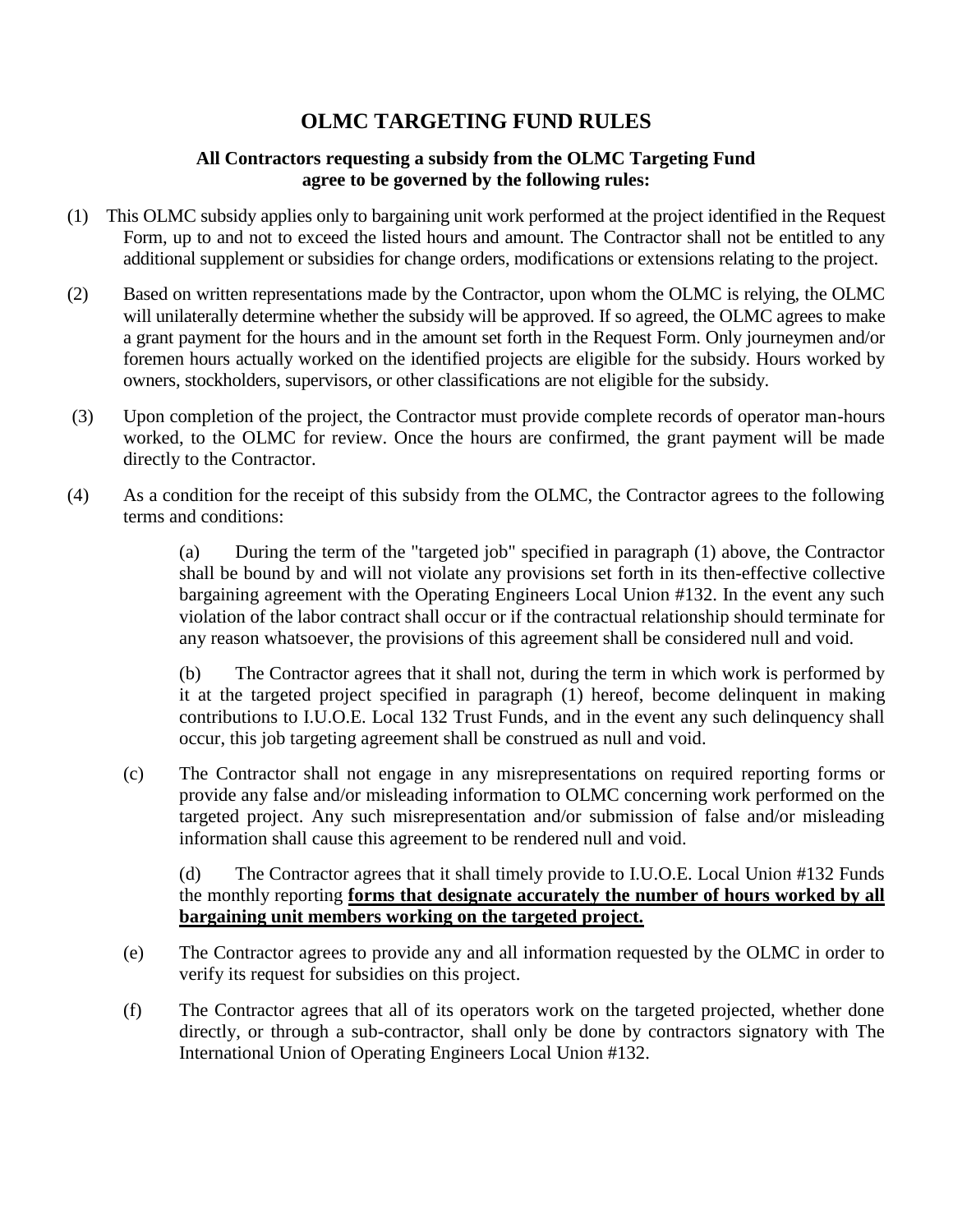(5) The Contractor agrees that neither it, nor anyone acting on its behalf, nor any of its employees, agents, representatives, owners, partners, heirs, administrators or assigns, or any other person, shall make or process any claim against OLMC, or any of its officers, agents, employees, members, or persons acting for or on behalf of it, for any alleged damage, whether real or perceived, or commence any action, cause of action, chose in action or initiate any legal proceedings of any kind, in any court or any forum, in which the Contractor seeks a recovery of an amount that exceeds the maximum liability that the OLMC has agreed to pay under the provisions set forth in paragraph (2) above.

Notwithstanding any other provisions of this agreement, or any provisions in any other contract between the parties, or any law, statute or regulation, of whatsoever kind or nature, the Contractor agrees that, in no circumstance, shall the OLMC be required, by virtue of this agreement, to pay to the Employer, or any other person or party acting in its behalf, an amount in excess of the maximum liability set forth in paragraph (3) hereof with respect to the specified targeted project.

(6) These rules may only be amended by a document duly executed by both parties and which contains, on behalf of the OLMC, the signature of the Chairman of the Operating Engineers Labor Management Cooperative & Education Trust (OLMC). In addition, the parties understand that this agreement, and any commitments by the OLMC, shall only be valid if signed and approved by the OLMC Chairman and Secretary.

Name of Project:

### **FOR THE EMPLOYER:**

Complete Corporate Name of Employer

Signature of Authorized Representative Title Date

#### **FOR THE OPERATING ENGINEERS LABOR MANAGEMENT COOPERATIVE AND EDUCATIONAL TRUST:**

**\_\_\_\_\_\_\_\_\_\_\_\_\_\_\_\_\_\_\_\_\_\_\_\_\_\_\_\_\_ \_\_\_\_\_\_\_\_\_\_\_\_\_\_\_\_\_\_\_\_\_\_\_\_\_\_\_\_\_\_ \_\_\_\_\_\_\_\_\_\_\_\_\_\_\_\_\_**

 **Charles A. Parker, Chairman Ken Lake, Co-Chairman Date**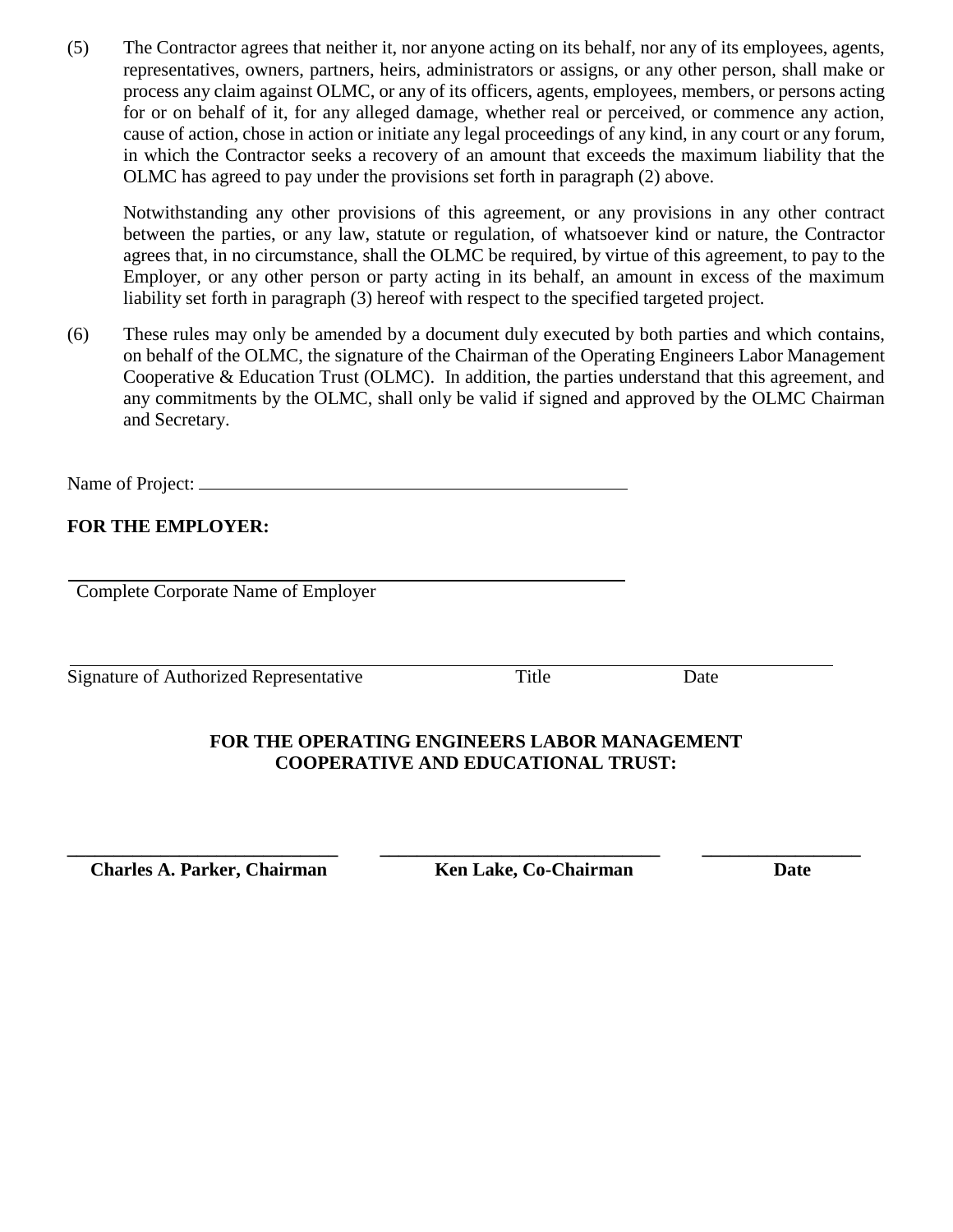# **OLMC TARGETING FUND REQUEST FORM**

|                                         | <b>Union Contractors</b> | <b>LIST COMPETITORS</b> (Use Additional Paper If Necessary) |     | <b>Non-Union Contractors</b>                                                                                                                                                                                                                                                                                                                                                                      |  |
|-----------------------------------------|--------------------------|-------------------------------------------------------------|-----|---------------------------------------------------------------------------------------------------------------------------------------------------------------------------------------------------------------------------------------------------------------------------------------------------------------------------------------------------------------------------------------------------|--|
|                                         |                          |                                                             |     |                                                                                                                                                                                                                                                                                                                                                                                                   |  |
| 1. Bidding as General Contractor?       |                          |                                                             |     | (If Sub-contractor, list type of work)                                                                                                                                                                                                                                                                                                                                                            |  |
| (Name)                                  |                          |                                                             |     |                                                                                                                                                                                                                                                                                                                                                                                                   |  |
|                                         |                          |                                                             |     | 3. Total Hours of Work for Operators $\frac{1}{(Total Hours Applied For)} = \frac{+}{(Hours for Application)} + \frac{+}{(Hours for Applications Sub-contractors)}$                                                                                                                                                                                                                               |  |
|                                         |                          |                                                             |     |                                                                                                                                                                                                                                                                                                                                                                                                   |  |
|                                         |                          |                                                             |     | (Total number of Operators) (Operators for Applicant) (Operators for Applicants Sub-contractors)                                                                                                                                                                                                                                                                                                  |  |
|                                         |                          |                                                             |     |                                                                                                                                                                                                                                                                                                                                                                                                   |  |
|                                         |                          |                                                             |     |                                                                                                                                                                                                                                                                                                                                                                                                   |  |
|                                         |                          | This Box for OLMC Office Use Only                           |     |                                                                                                                                                                                                                                                                                                                                                                                                   |  |
| as a result of this application.        |                          |                                                             |     | In applying for the OLMC Targeting Fund Subsidy the undersigned agrees that the decision of this application is within the full and<br>complete discretion of the Chairman of OLMC. The undersigned agrees to adhere to the Rules of the OLMC Targeting Fund. The<br>undersigned agrees to waive and release the OLMC Targeting Fund from any claim the undersigned may have now or in the future |  |
| <b>Name of Contractor</b>               | <b>Address</b>           |                                                             | Zip | Phone/Fax #                                                                                                                                                                                                                                                                                                                                                                                       |  |
|                                         |                          |                                                             |     |                                                                                                                                                                                                                                                                                                                                                                                                   |  |
|                                         |                          |                                                             |     |                                                                                                                                                                                                                                                                                                                                                                                                   |  |
| By:<br><b>Authorized Signature</b>      |                          | <b>APPROVED BY:</b>                                         |     | Name (Print)                                                                                                                                                                                                                                                                                                                                                                                      |  |
| Charles A. Parker, Chairman             |                          |                                                             |     | Ken Lake, Co-Chairman<br>PLEASE FAX THIS COMPLETED FORM TO: Neil Huffman @ 304-342-8286 or e-mail to - nhuffman@iuoe132.org.                                                                                                                                                                                                                                                                      |  |
| <b>RESULTS</b><br>(For Office Use Only) |                          |                                                             |     |                                                                                                                                                                                                                                                                                                                                                                                                   |  |
|                                         |                          |                                                             |     |                                                                                                                                                                                                                                                                                                                                                                                                   |  |
|                                         |                          |                                                             |     |                                                                                                                                                                                                                                                                                                                                                                                                   |  |
|                                         |                          |                                                             |     |                                                                                                                                                                                                                                                                                                                                                                                                   |  |